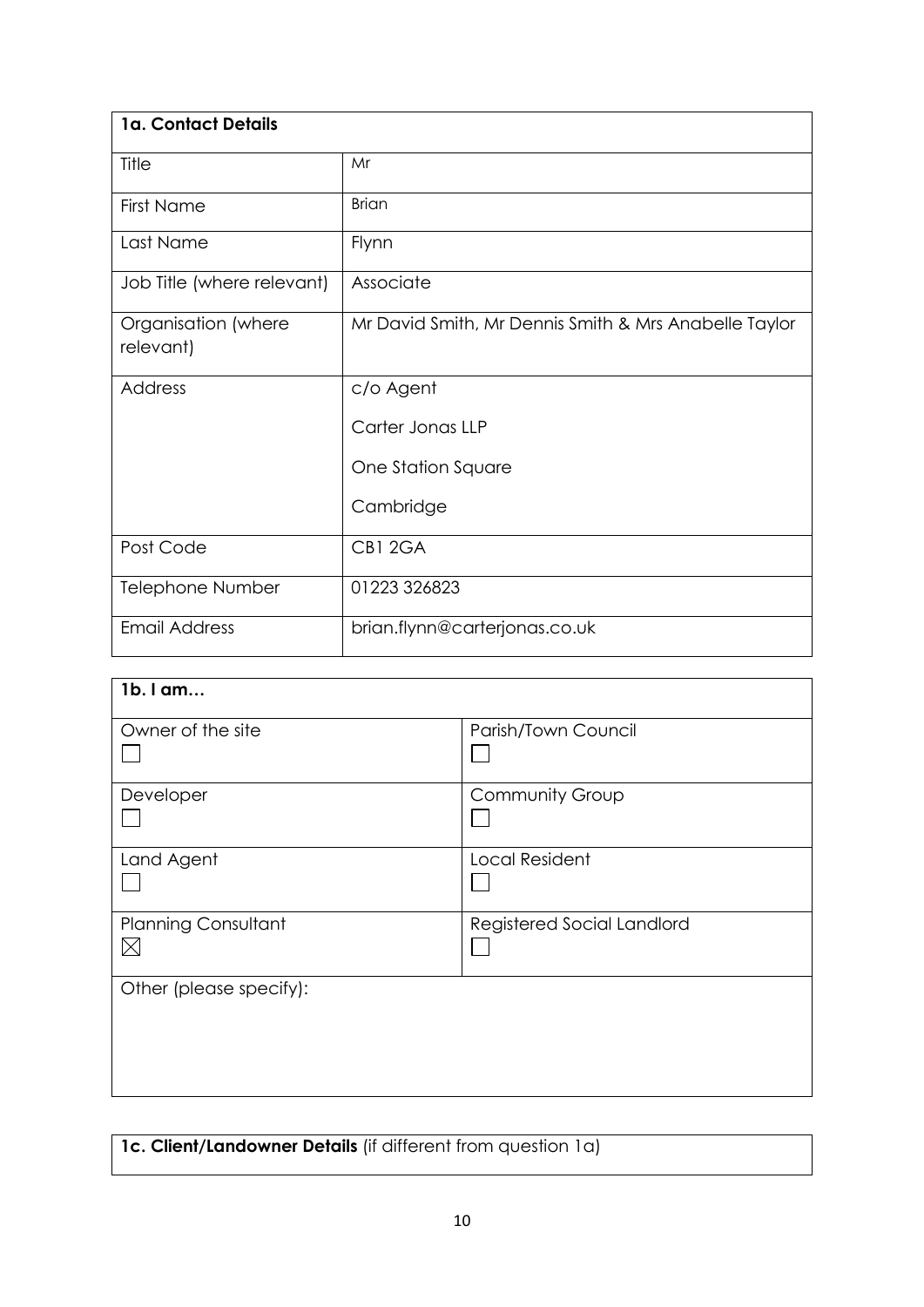| Title                            |                                                       |
|----------------------------------|-------------------------------------------------------|
| <b>First Name</b>                |                                                       |
| Last Name                        |                                                       |
| Job Title (where relevant)       |                                                       |
| Organisation (where<br>relevant) | Mr David Smith, Mr Dennis Smith & Mrs Anabelle Taylor |
| <b>Address</b>                   | c/o Agent                                             |
|                                  | Carter Jonas LLP                                      |
|                                  |                                                       |
| Post Code                        |                                                       |
| Telephone Number                 |                                                       |
| <b>Email Address</b>             |                                                       |

| 2. Site Details                                                                                                                                                    |                                                          |
|--------------------------------------------------------------------------------------------------------------------------------------------------------------------|----------------------------------------------------------|
| Site location / address and post<br>code                                                                                                                           |                                                          |
| (please include as an attachment<br>to this response form a location<br>plan of the site on an scaled OS<br>base with the boundaries of the<br>site clearly shown) | Land East of Ipswich Road, Norwich (adjacent<br>to A47). |
| Grid reference (if known)                                                                                                                                          |                                                          |
| Site area (hectares)                                                                                                                                               | approx. 48Ha                                             |

| <b>Site Ownership</b>        |  |
|------------------------------|--|
| $\vert$ 3a. I (or my client) |  |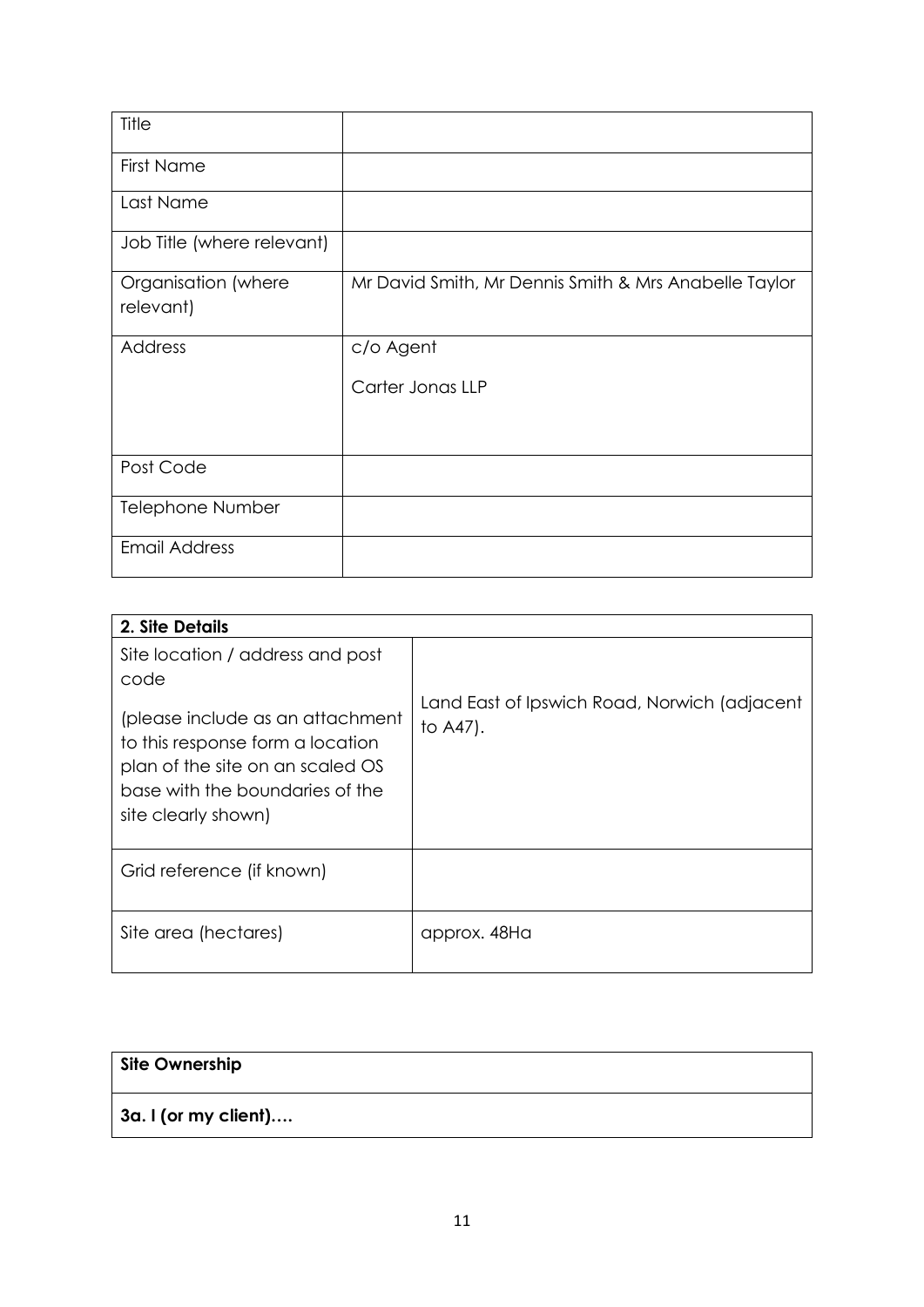| Is the sole owner of the<br>site                                                                                                                               | Is a part owner of the site                                                         | site whatsoever | Do/Does not own (or hold<br>any legal interest in) the |           |  |  |
|----------------------------------------------------------------------------------------------------------------------------------------------------------------|-------------------------------------------------------------------------------------|-----------------|--------------------------------------------------------|-----------|--|--|
| $\times$                                                                                                                                                       |                                                                                     |                 |                                                        |           |  |  |
| 3b. Please provide the name, address and contact details of the site's<br>landowner(s) and attach copies of all relevant title plans and deeds (if available). |                                                                                     |                 |                                                        |           |  |  |
| Mr David Smith, Mr Dennis Smith & Mrs Anabelle Taylor                                                                                                          |                                                                                     |                 |                                                        |           |  |  |
|                                                                                                                                                                |                                                                                     |                 |                                                        |           |  |  |
| 3c. If the site is in multiple                                                                                                                                 |                                                                                     |                 |                                                        |           |  |  |
| landownerships do all                                                                                                                                          | Yes                                                                                 |                 | <b>No</b>                                              |           |  |  |
| landowners support your                                                                                                                                        | M                                                                                   |                 |                                                        |           |  |  |
| proposal for the site?                                                                                                                                         |                                                                                     |                 |                                                        |           |  |  |
| of the sites owners support your proposals for the site.                                                                                                       | 3d. If you answered no to the above question please provide details of why not all  |                 |                                                        |           |  |  |
|                                                                                                                                                                |                                                                                     |                 |                                                        |           |  |  |
|                                                                                                                                                                |                                                                                     |                 |                                                        |           |  |  |
|                                                                                                                                                                |                                                                                     |                 |                                                        |           |  |  |
|                                                                                                                                                                |                                                                                     |                 |                                                        |           |  |  |
|                                                                                                                                                                |                                                                                     |                 |                                                        |           |  |  |
|                                                                                                                                                                |                                                                                     |                 |                                                        |           |  |  |
|                                                                                                                                                                |                                                                                     |                 |                                                        |           |  |  |
|                                                                                                                                                                |                                                                                     |                 |                                                        |           |  |  |
|                                                                                                                                                                |                                                                                     |                 |                                                        |           |  |  |
| <b>Current and Historic Land Uses</b>                                                                                                                          | 4a. Current Land Use (Please describe the site's current land use e.g. agriculture, |                 |                                                        |           |  |  |
| employment, unused/vacant etc.)                                                                                                                                |                                                                                     |                 |                                                        |           |  |  |
|                                                                                                                                                                |                                                                                     |                 |                                                        |           |  |  |
|                                                                                                                                                                |                                                                                     |                 |                                                        |           |  |  |
|                                                                                                                                                                | Agricultural including occupied and vacant farm buildings                           |                 |                                                        |           |  |  |
|                                                                                                                                                                |                                                                                     |                 |                                                        |           |  |  |
| 4b. Has the site been previously                                                                                                                               |                                                                                     |                 | Yes                                                    | <b>No</b> |  |  |
| developed?                                                                                                                                                     |                                                                                     |                 |                                                        |           |  |  |

**4c. Describe any previous uses of the site.** (please provide details of any relevant historic planning applications, including application numbers if known)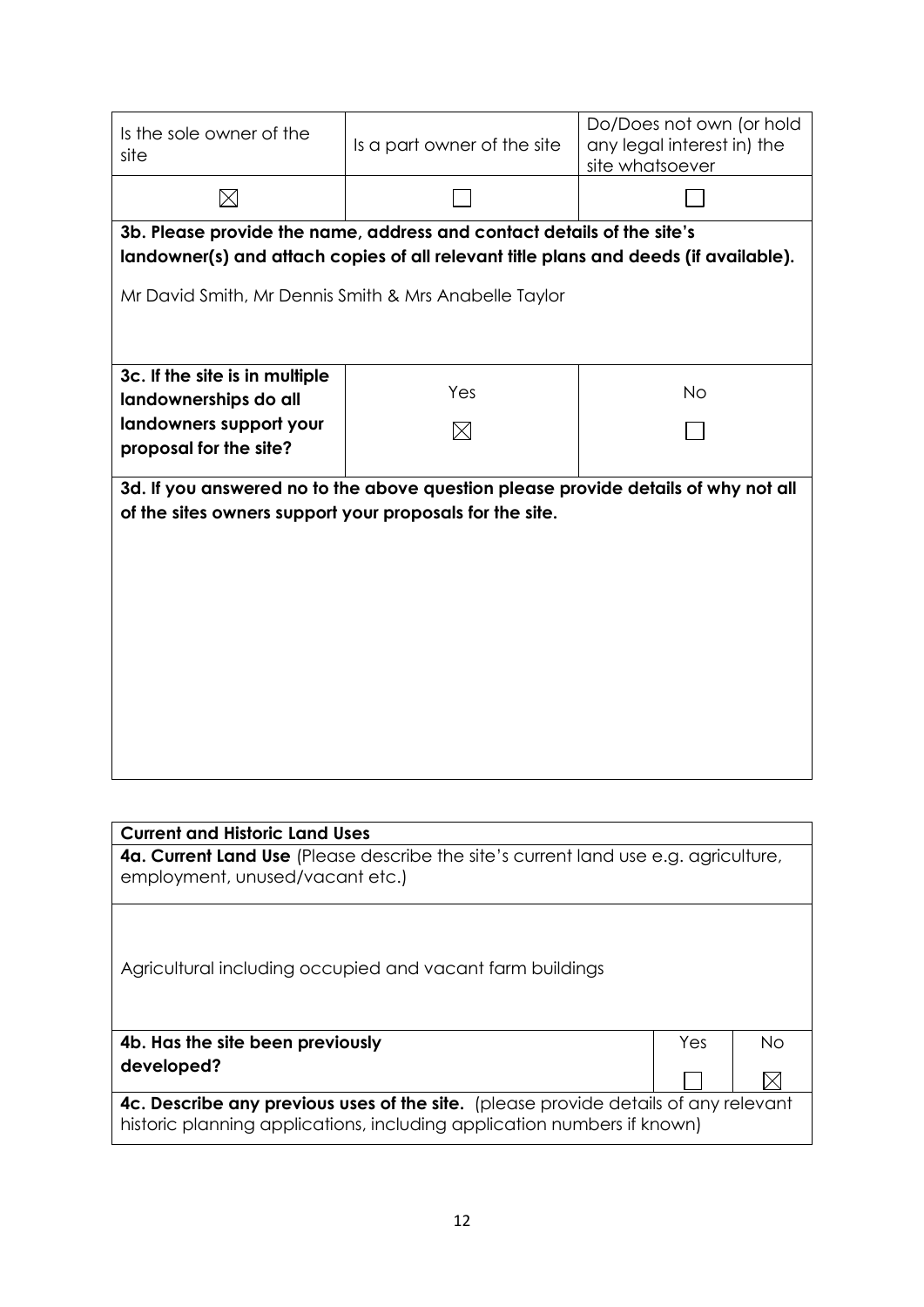# **Proposed Future Uses**

**5a. Please provide a short description of the development or land use you proposed** (if you are proposing a site to be designated as local green space please go directly to question 6)

Employment

### **5b. Which of the following use or uses are you proposing?**

| Market Housing                                                                                        | Business and offices   |     | Recreation & Leisure   |  |
|-------------------------------------------------------------------------------------------------------|------------------------|-----|------------------------|--|
| Affordable Housing                                                                                    | General industrial     | IXI | Community Use          |  |
| Residential Care Home                                                                                 | Storage & distribution |     | Public Open Space      |  |
| Gypsy and Traveller                                                                                   | Tourism                |     | Other (Please Specify) |  |
| <b>Pitches</b>                                                                                        |                        |     |                        |  |
| 5c. Please provide further details of your proposal, including details on number of                   |                        |     |                        |  |
| houses and proposed floorspace of commercial buildings etc.                                           |                        |     |                        |  |
| At this stage the type of employment uses and quantum of development is unknown.                      |                        |     |                        |  |
| 5d. Please describe any benefits to the Local Area that the development of the site<br>could provide. |                        |     |                        |  |
|                                                                                                       |                        |     |                        |  |

## **Local Green Space**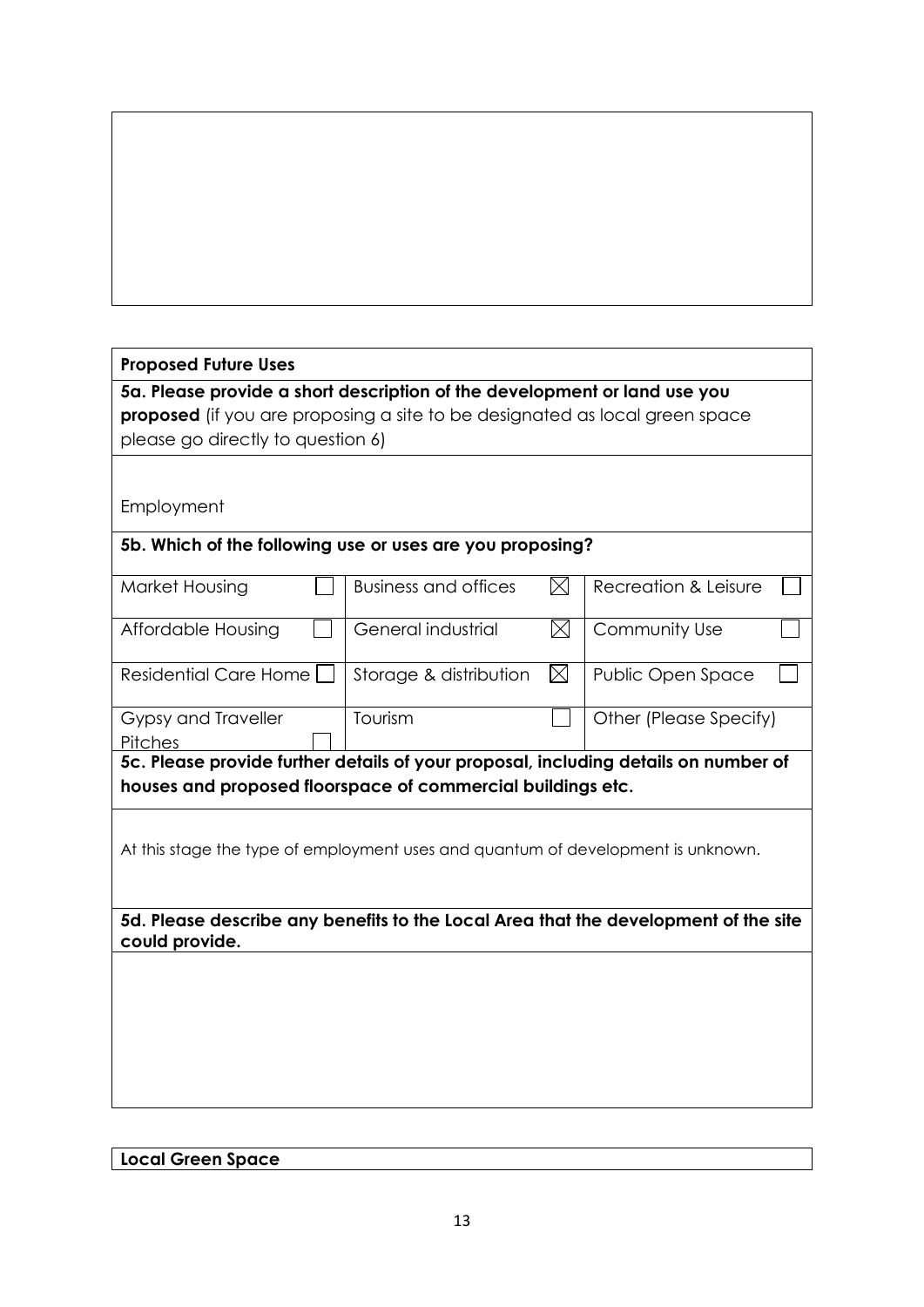If you are proposed a site to be designated as Local Green Space please complete the following questions. These questions do not need to be completed if you are not proposing a site as Local Green Space. Please consult the guidance notes for an explanation of Local Green Space Designations.

**6a.Which community would the site serve and how would the designation of the site benefit that community.** 

**6b. Please describe why you consider the site to be of particular local significance e.g. recreational value, tranquillity or richness in wildlife.** 

#### **Site Features and Constraints**

Are there any features of the site or limitations that may constrain development on this site (please give details)?

**7a. Site Access:** Is there a current means of access to the site from the public highway, does this access need to be improved before development can take place and are there any public rights of way that cross or adjoin the site?

The site is well related to the strategic road network. The main access to the site would be from Ipswich Road, which provides access to the A47.

**7b. Topography:** Are there any slopes or significant changes of in levels that could affect the development of the site?

Yes. The topography of the site can be taken into account within the proposed development, and sufficient land exists within the site to avoid areas where the gradients are unsuitable for buildings.

**7c. Ground Conditions:** Are ground conditions on the site stable? Are there potential ground contamination issues?

An assessment of ground conditions and contamination will need to be undertaken, but it is unlikely that these matters will prevent development at the site.

**7d. Flood Risk:** Is the site liable to river, ground water or surface water flooding and if so what is the nature, source and frequency of the flooding?

The site is not at risk of flooding, and sufficient land exists with the site to provide surface water drainage infrastructure for employment development.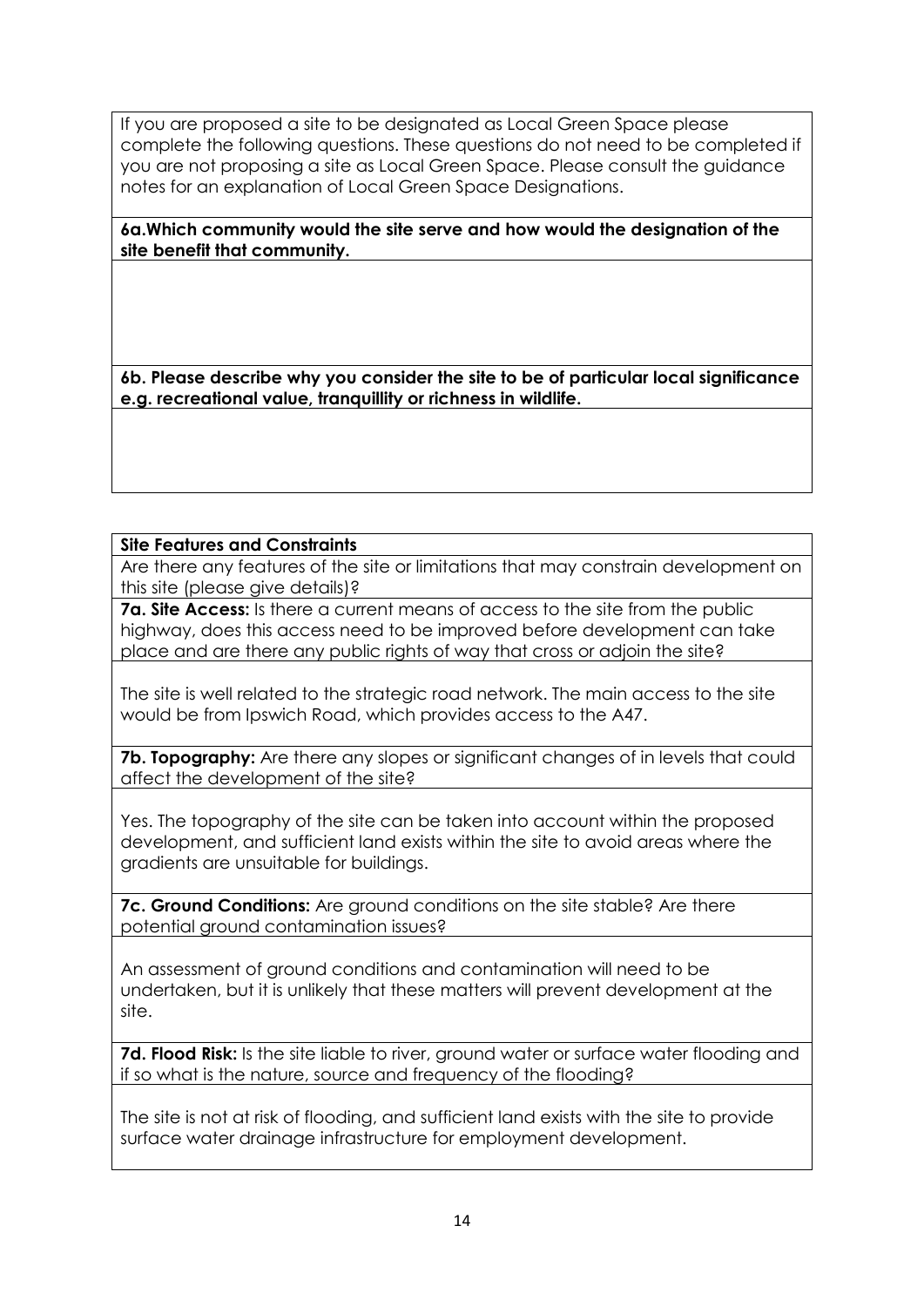**7e. Legal Issues:** Is there land in third party ownership, or access rights, which must be acquired to develop the site, do any restrictive covenants exist, are there any existing tenancies?

No.

**7f. Environmental Issues:** Is the site located next to a watercourse or mature woodland, are there any significant trees or hedgerows crossing or bordering the site are there any known features of ecological or geological importance on or adjacent to the site?

The River Yare and a County Wildlife Site are located at the northern boundary of the site. The site falls with the Norwich Southern Bypass Landscape Protection Zone (NSBLPZ), which is designated because of visibility from the road towards an area of open rural character which is important to the landscape setting of Norwich. We note that Policy DM 4.6 (Landscape Setting of Norwich) of the adopted South Norfolk Development Management Policies Document 2015 seeks to protect the openness of the NSBLPZ, and where possible, to enhance the landscape setting of the southern bypass through wild flower planting and management regimes. The proposed development would include a landscape enhancement scheme.

**7g. Heritage Issues:** Are there any listed buildings, Conservation Areas, Historic Parklands or Schedules Monuments on the site or nearby? If so, how might the site's development affect them?

No.

**7h. Neighbouring Uses:** What are the neighbouring uses and will either the proposed use or neighbouring uses have any implications?

There is a Tesco Superstore located to the north west of the site, which would be compatible with the proposed employment development at the site.

**7i. Existing uses and Buildings:** are there any existing buildings or uses that need to be relocated before the site can be developed.

No. The existing farm buildings will be demolished as part of the proposed development.

**7j. Other**: (please specify):

#### **Utilities**

**8a. Which of the following are likely to be readily available to service the site and enable its development? Please provide details where possible.**

| Yes | ΝO | Jnsure |
|-----|----|--------|
|     |    |        |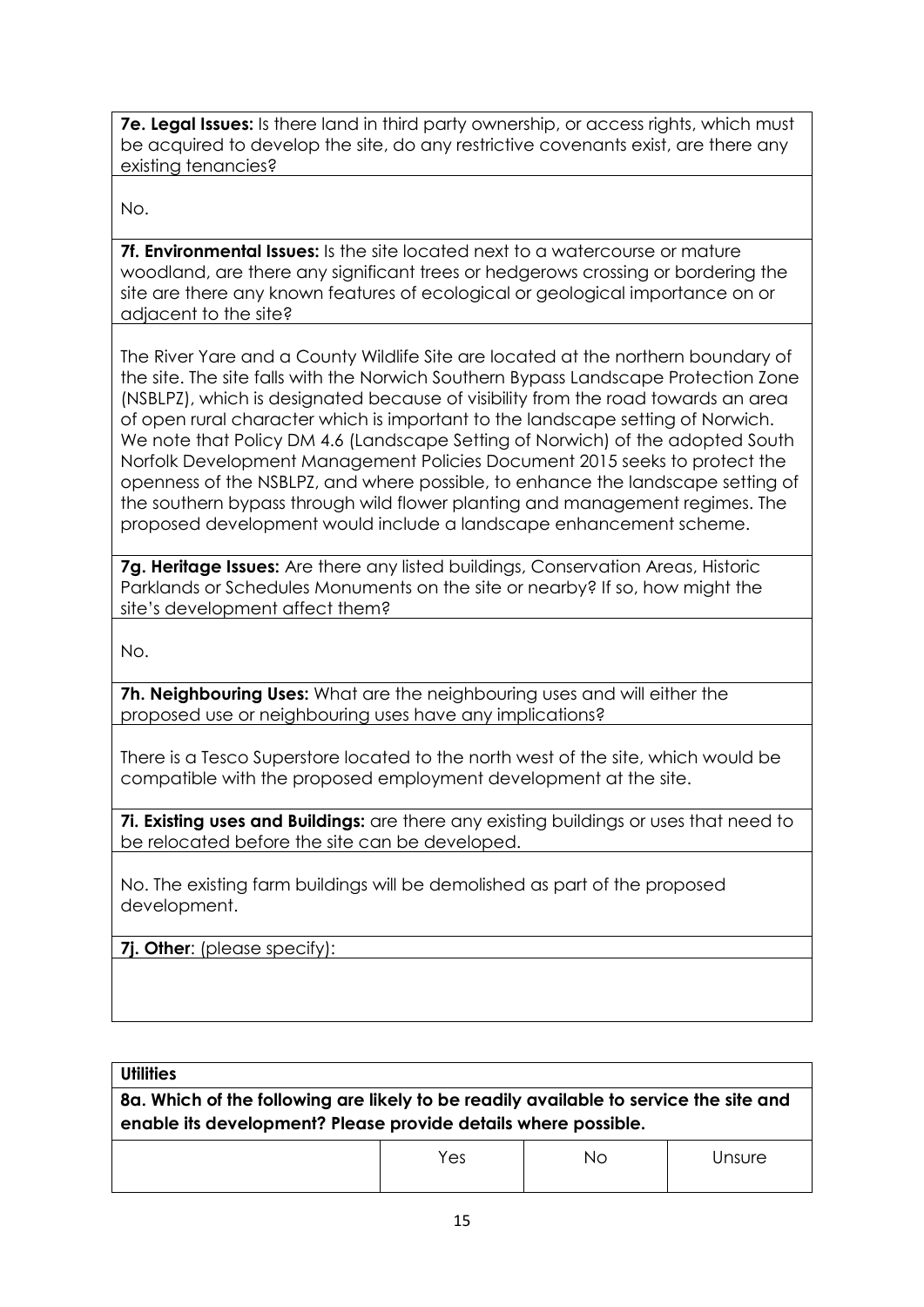| Mains water supply                                                                                                                                                                                                           |  |  |  |  |  |
|------------------------------------------------------------------------------------------------------------------------------------------------------------------------------------------------------------------------------|--|--|--|--|--|
| Mains sewerage                                                                                                                                                                                                               |  |  |  |  |  |
| Electricity supply                                                                                                                                                                                                           |  |  |  |  |  |
| Gas supply                                                                                                                                                                                                                   |  |  |  |  |  |
| Public highway                                                                                                                                                                                                               |  |  |  |  |  |
| Broadband internet                                                                                                                                                                                                           |  |  |  |  |  |
| Other (please specify):                                                                                                                                                                                                      |  |  |  |  |  |
| 8b. Please provide any further information on the utilities available on the site:                                                                                                                                           |  |  |  |  |  |
| The neighbouring uses and residential areas are connected to utilities services,<br>and new utilities infrastructure would be provided so that the proposed<br>development would also be connected to the utilities network. |  |  |  |  |  |

| <b>Availability</b>                                                                                    |  |  |
|--------------------------------------------------------------------------------------------------------|--|--|
| 9a. Please indicate when the site could be made available for the land use or<br>development proposed. |  |  |
| <b>Immediately</b>                                                                                     |  |  |
| 1 to 5 years (by April 2021)                                                                           |  |  |
| 5 - 10 years (between April 2021 and 2026)                                                             |  |  |
| 10 – 15 years (between April 2026 and 2031)                                                            |  |  |
| 15 - 20 years (between April 2031 and 2036)                                                            |  |  |
| 9b. Please give reasons for the answer given above.                                                    |  |  |
| The site is owned by a willing landowner. An assessment of market demand will be                       |  |  |
| undertaken te determine the petertial interest from premeters and ecoupiers for                        |  |  |

undertaken to determine the potential interest from promoters and occupiers for employment use at the site. The availability of the site is to be determined.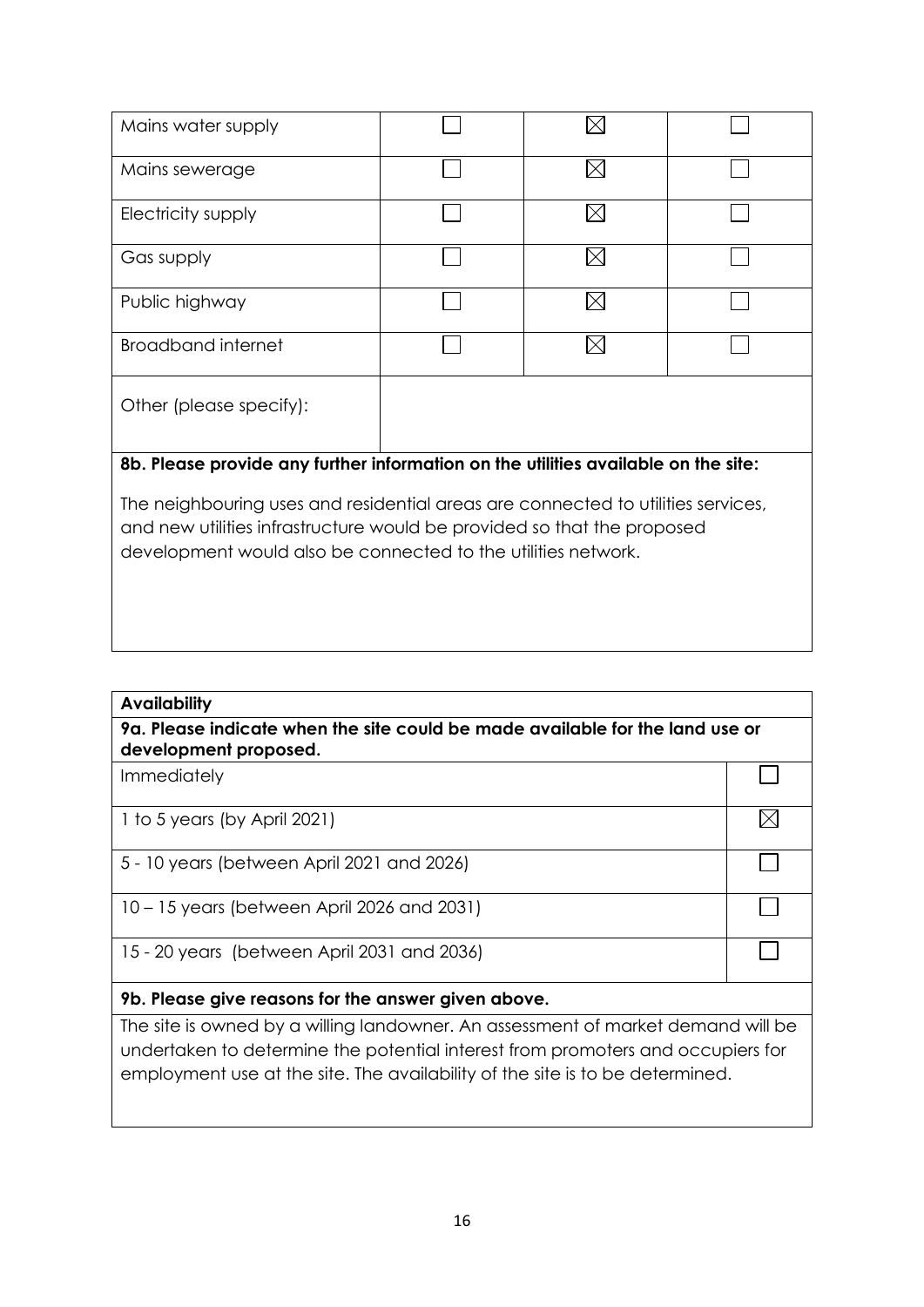**Market Interest**

**10. Please choose the most appropriate category below to indicate what level of market interest there is/has been in the site. Please include relevant dates in the comments section.**

|                                                 | Yes | Comments                                              |
|-------------------------------------------------|-----|-------------------------------------------------------|
| Site is owned by a<br>developer/promoter        |     |                                                       |
| Site is under option to a<br>developer/promoter |     |                                                       |
| Enquiries received                              |     |                                                       |
| Site is being marketed                          |     |                                                       |
| None                                            |     |                                                       |
| Not known                                       |     | An assessment of market demand will be<br>undertaken. |

| <b>Delivery</b>                                                                                                  |  |
|------------------------------------------------------------------------------------------------------------------|--|
| 11a. Please indicate when you anticipate the proposed development could be<br>begun.                             |  |
| Up to 5 years (by April 2021)                                                                                    |  |
| 5 - 10 years (between April 2021 and 2026)                                                                       |  |
| 10 – 15 years (between April 2026 and 2031)                                                                      |  |
| 15 - 20 years (between April 2031 and 2036)                                                                      |  |
| 11b. Once started, how many years do you think it would take to complete the<br>proposed development (if known)? |  |
| To be determined.                                                                                                |  |
|                                                                                                                  |  |

| <b>Viability</b>                                                                                                                                                                                                                                                                                                                                                                                                                              |     |    |  |
|-----------------------------------------------------------------------------------------------------------------------------------------------------------------------------------------------------------------------------------------------------------------------------------------------------------------------------------------------------------------------------------------------------------------------------------------------|-----|----|--|
| 12a. You acknowledge that there are likely to be policy requirements<br>and Community Infrastructure Levy (CIL) costs to be met which will be in<br>addition to the other development costs of the site (depending on the<br>type and scale of land use proposed). These requirements are likely to<br>include but are not limited to: Affordable Housing; Sports Pitches &<br><b>Children's Play Space and Community Infrastructure Levy</b> |     |    |  |
|                                                                                                                                                                                                                                                                                                                                                                                                                                               | Yes | Nο |  |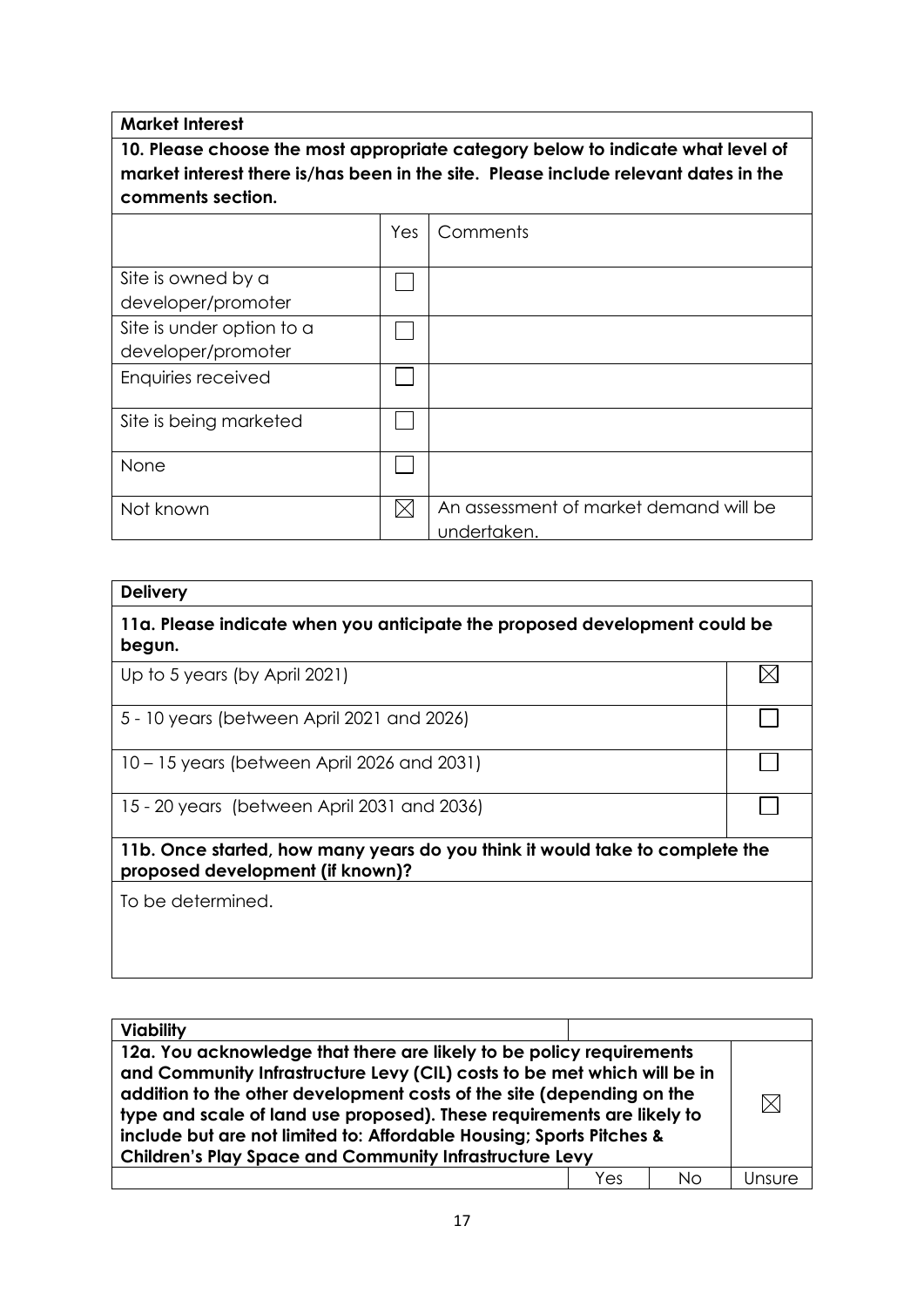| 12b. Do you know if there are there any abnormal<br>costs that could affect the viability of the site e.g.<br>infrastructure, demolition or ground conditions?                                                                        |  |  |  |  |
|---------------------------------------------------------------------------------------------------------------------------------------------------------------------------------------------------------------------------------------|--|--|--|--|
| 12c. If there are abnormal costs associated with the site please provide details:                                                                                                                                                     |  |  |  |  |
|                                                                                                                                                                                                                                       |  |  |  |  |
| 12d. Do you consider that the site is currently viable<br>for its proposed use taking into account any and all<br>current planning policy and CIL considerations and<br>other abnormal development costs associated with<br>the site? |  |  |  |  |
| 12e. Please attach any viability assessment or development appraisal you have<br>undertaken for the site, or any other evidence you consider helps demonstrate the<br>viability of the site.                                          |  |  |  |  |
| An assessment of market demand will be undertaken to determine the potential<br>interest from promoters and occupiers for employment use at the site. The<br>development viability will need to be determined.                        |  |  |  |  |

## **Other Relevant Information**

### **13. Please use the space below to for additional information or further explanations on any of the topics covered in this form**

## **Question 5a.**

Proposed Future Use: Employment. An assessment of market demand will be undertaken to determine the potential interest from promoters and occupiers for employment use at the site. At this stage the type of employment uses and quantum of development is unknown. A landscape assessment of the site will need to be undertaken. At this stage, we consider that the development opportunity at the site comprises the following: to demolish the existing farm buildings on the site, which are in a visually prominent location; to erect new employment buildings on the site taking into account landscape and visual impacts; and to create a landscape enhancement strategy to meet the objectives of the NSBLPZ designation in terms of landscape enhancement, planting and management. We consider that there is sufficient land within the site to accommodate landscape enhancement in conjunction with additional employment development. The landscape enhancements and new public access arrangements to the site from the surrounding area could be a benefit to the local community.

### **Other Relevant Information**

A large site has been promoted for employment development. The employment uses would be sensitively located taking into account landscape and visual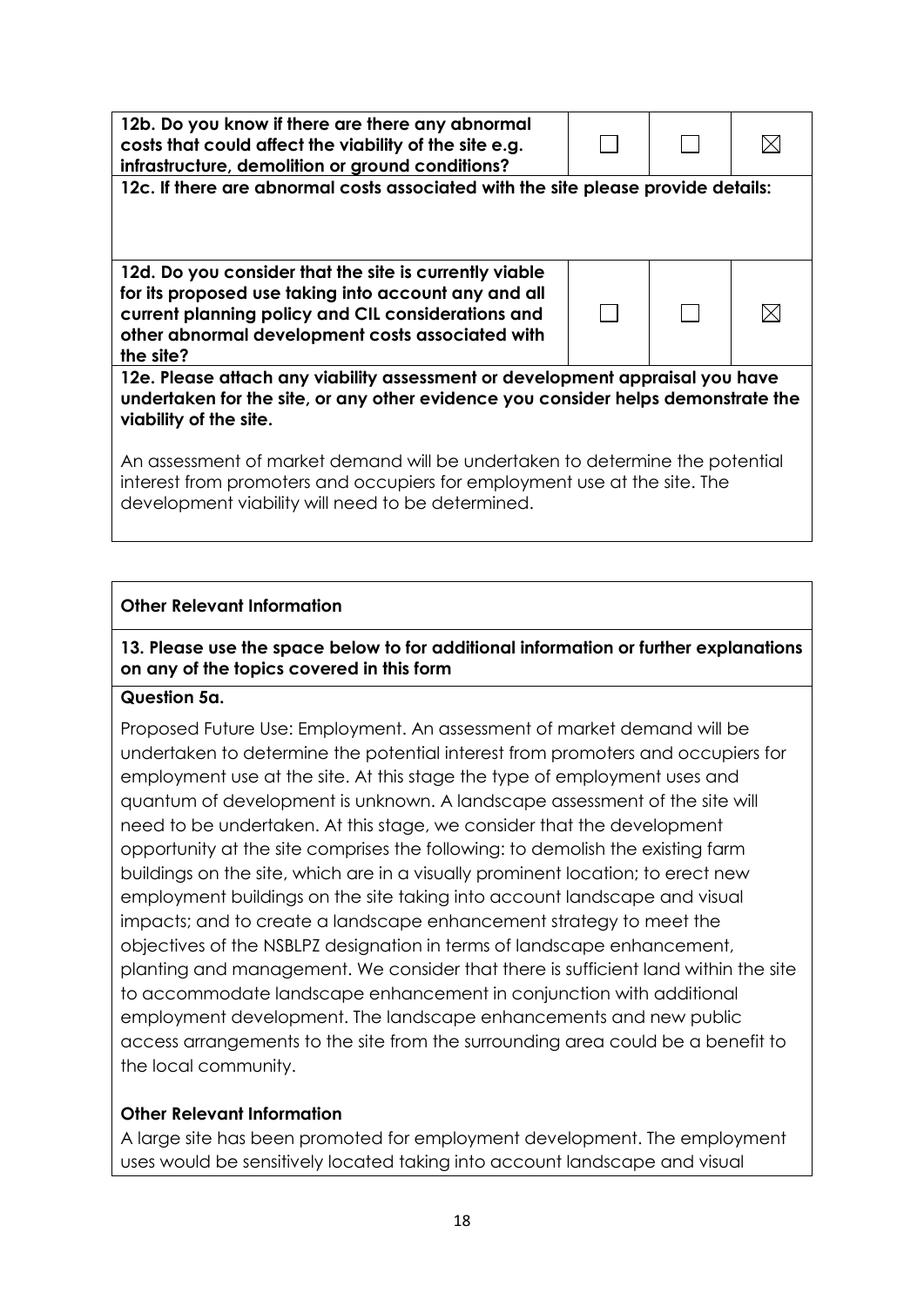impacts. A significant proportion of the site would be used for landscape enhancement measures, including wild flower planting and management regimes.

| <b>Check List</b>                                                |  |  |
|------------------------------------------------------------------|--|--|
| <b>Your Details</b>                                              |  |  |
| Site Details (including site location plan)                      |  |  |
| Site Ownership                                                   |  |  |
| <b>Current and Historic Land Uses</b>                            |  |  |
| Proposed Future Uses                                             |  |  |
| Local Green Space (Only to be completed for proposed Local Green |  |  |
| <b>Space Designations)</b>                                       |  |  |
| Site Features and Constraints                                    |  |  |
| Utilities                                                        |  |  |
| Availability                                                     |  |  |
| Market Interest                                                  |  |  |
| Delivery                                                         |  |  |
| Viability                                                        |  |  |
| Other Relevant Information                                       |  |  |
| Declaration                                                      |  |  |

### **14. Declaration**

I understand that:

Data Protection and Freedom of Information

The Data Controller of this information under the Data Protection Act 1998 will be Norfolk County Council, which will hold the data on behalf of Broadland District Council, Norwich City Council and South Norfolk District Council. The purposes of collecting this data are:

- to assist in the preparation of the Greater Norwich Local Plan
- to contact you, if necessary, regarding the answers given in your form
- to evaluate the development potential of the submitted site for the uses proposed within the form

### **Disclaimer**

The Site Submission response forms received as part of the Greater Norwich Local Plan Regulation 18 Consultation will be published and made available for public viewing. By submitting this form you are consenting to the details about you and your individual sites being stored by Norfolk County Council, and the details being published for consultation purposes. Any information you consider to be confidential is clearly marked in the submitted response form and you have confirmed with the Council(s) in advance that such information can be kept confidential as instructed in the Greater Norwich Local Plan: Regulation 18 "Growth Options" Consultation - Site Submission Guidance Notes.

I agree that the details within this form can be held by Norfolk County Council and that those details can be shared with Broadland District Council, Norwich City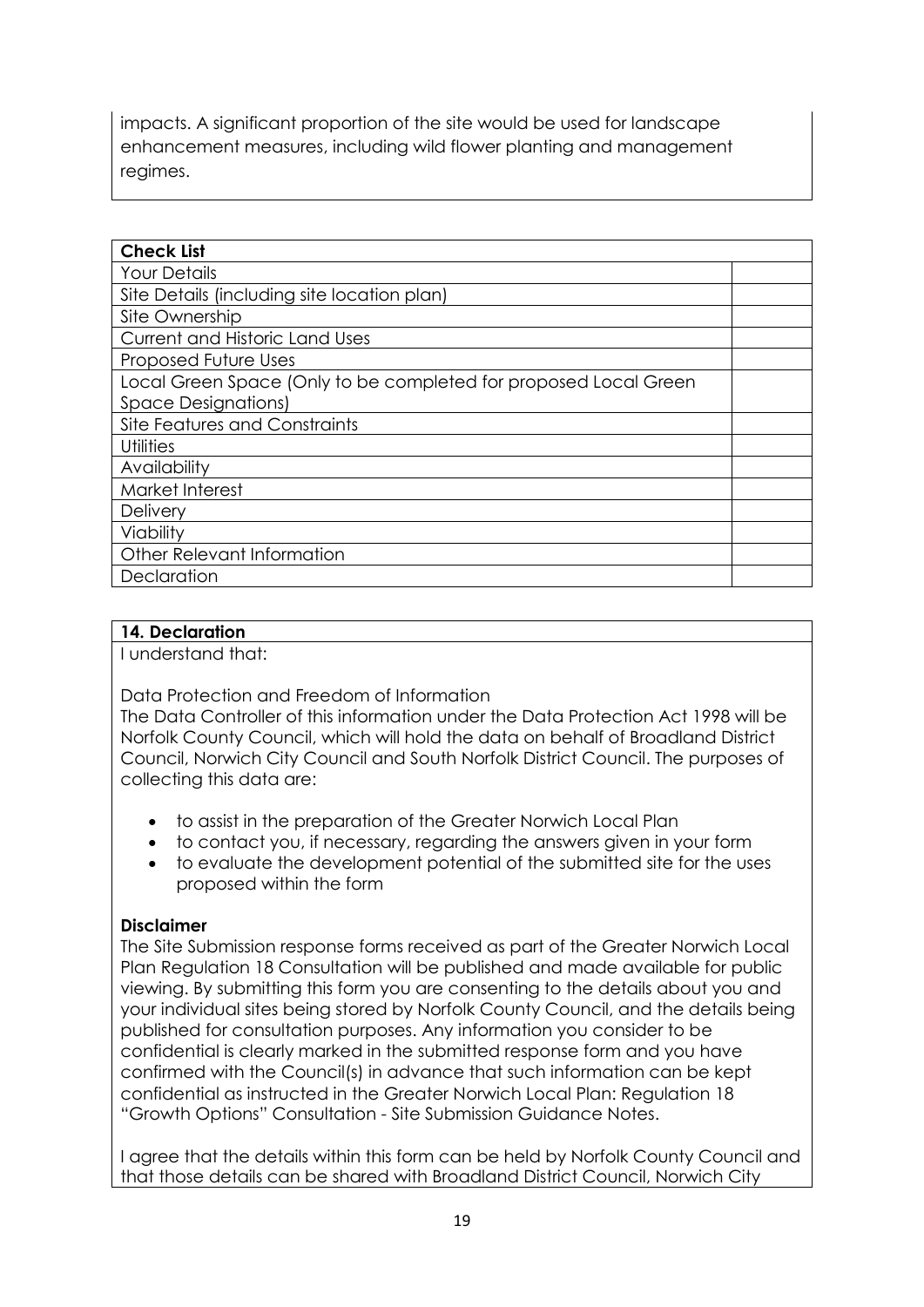| Council and South Norfolk District Council for the purposes specified in this<br>declaration.             |               |
|-----------------------------------------------------------------------------------------------------------|---------------|
| Name Carter Jonas LLP<br>on behalf of Mr David Smith, Mr Dennis<br><b>Smith &amp; Mrs Anabelle Taylor</b> | Date 20/03/18 |